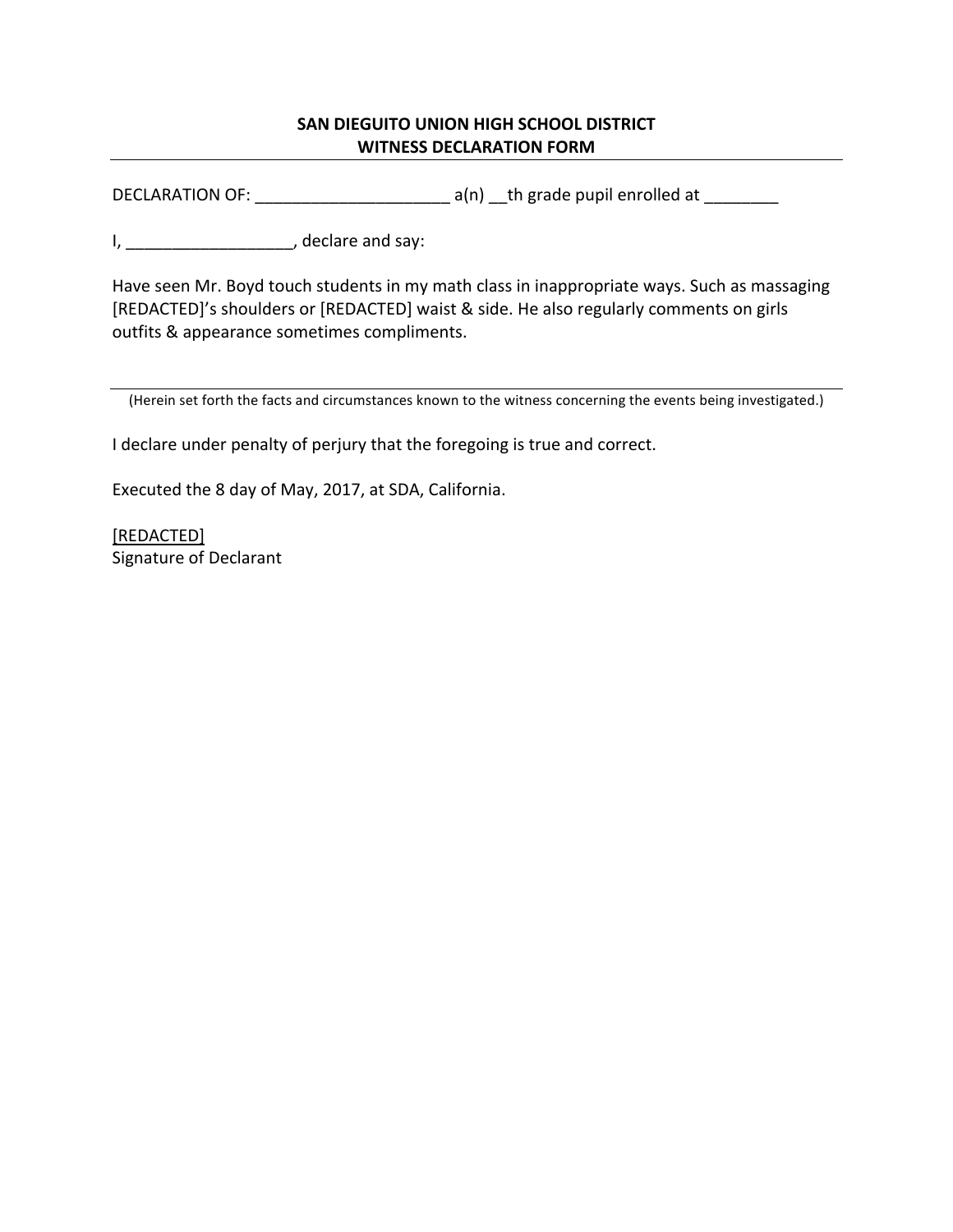## **SAN DIEGUITO UNION HIGH SCHOOL DISTRICT WITNESS DECLARATION FORM**

DECLARATION OF:  $\frac{1}{2}$  a(n)  $\frac{1}{2}$  th grade pupil enrolled at  $\frac{1}{2}$ 

I, \_\_\_\_\_\_\_\_\_\_\_\_\_\_\_\_\_\_\_\_\_\_, declare and say:

I witnessed Mr. Boyd rub [REDACTED]'s shoulders during class when she was leaning over [REDACTED]'s desk. These type of actions from Mr. Boyd do not come as a shock to myself & other students included. I know it made [REDACTED] very uncomfortable, & just seemed like an inappropriate way to make contact with his students.

(Herein set forth the facts and circumstances known to the witness concerning the events being investigated.)

I declare under penalty of perjury that the foregoing is true and correct.

Executed the 9 day of May, 2017, at  $\frac{1}{2}$  [2010], California.

[REDACTED] Signature of Declarant